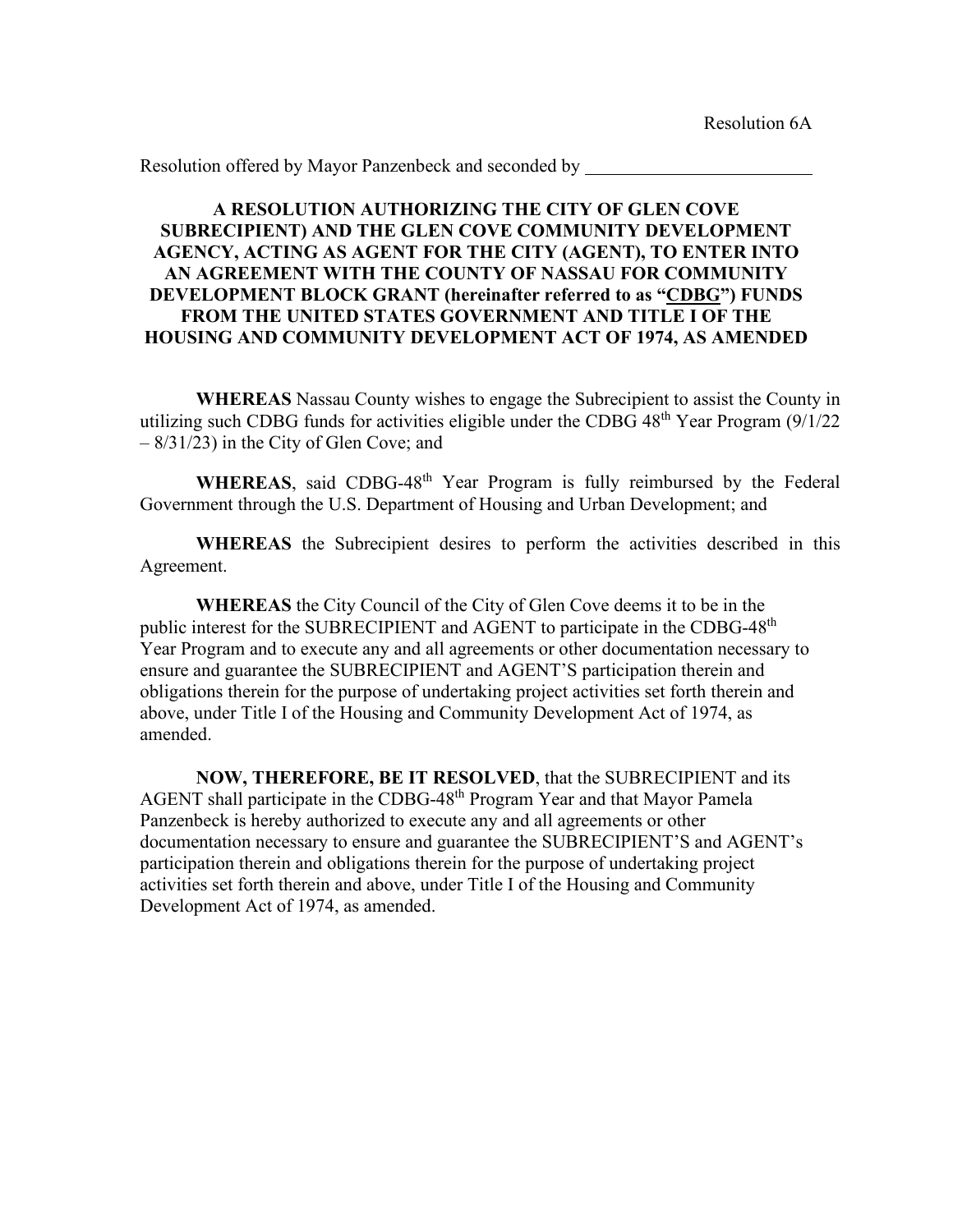**BE IT RESOLVED,** that the City Council hereby authorizes the Mayor to accept insurance proceeds in the sum of \$195,672.92 from New York Municipal Insurance Reciprocal (NYMIR), the City's commercial property insurance provider, for damages incurred at the Glen Cove Golf Course driving range resulting from Hurricane Ida and to authorize the use of these funds for golf course related capital improvements.

Funding: H7180-42680-2202 Revenue H7180-52240-2202 Expense

Resolution 6C

Resolution offered by Mayor Panzenbeck and seconded by

**BE IT RESOLVED,** that the City Council hereby authorizes the Mayor to enter into an agreement with Harras Bloom & Archer, LLP, to be retained as Special Counsel to the Planning Board in connection with Garvies Point Waterfront Redevelopment Project, at the hourly rate of \$495 for Partners, \$435 for Counsel, \$400 for Associates and \$120 for Paralegals, effective March 9, 2022.

Resolution 6D

Resolution offered by Mayor Panzenbeck and seconded by

**BE IT RESOLVED,** that the City Council hereby authorizes the Mayor to accept the proposal of and enter into an agreement with Anker's Electric Service, Inc. to install a transfer switch, on the generator at the DPW yard, in the amount of \$24,250.

Funding: H5110-52220-2114

Resolution 6E

Resolution offered by Mayor Panzenbeck and seconded by

**BE IT RESOLVED,** that the City Council hereby approve Budget Transfers and Amendments as submitted and reviewed by the City Controller.

(See Attached)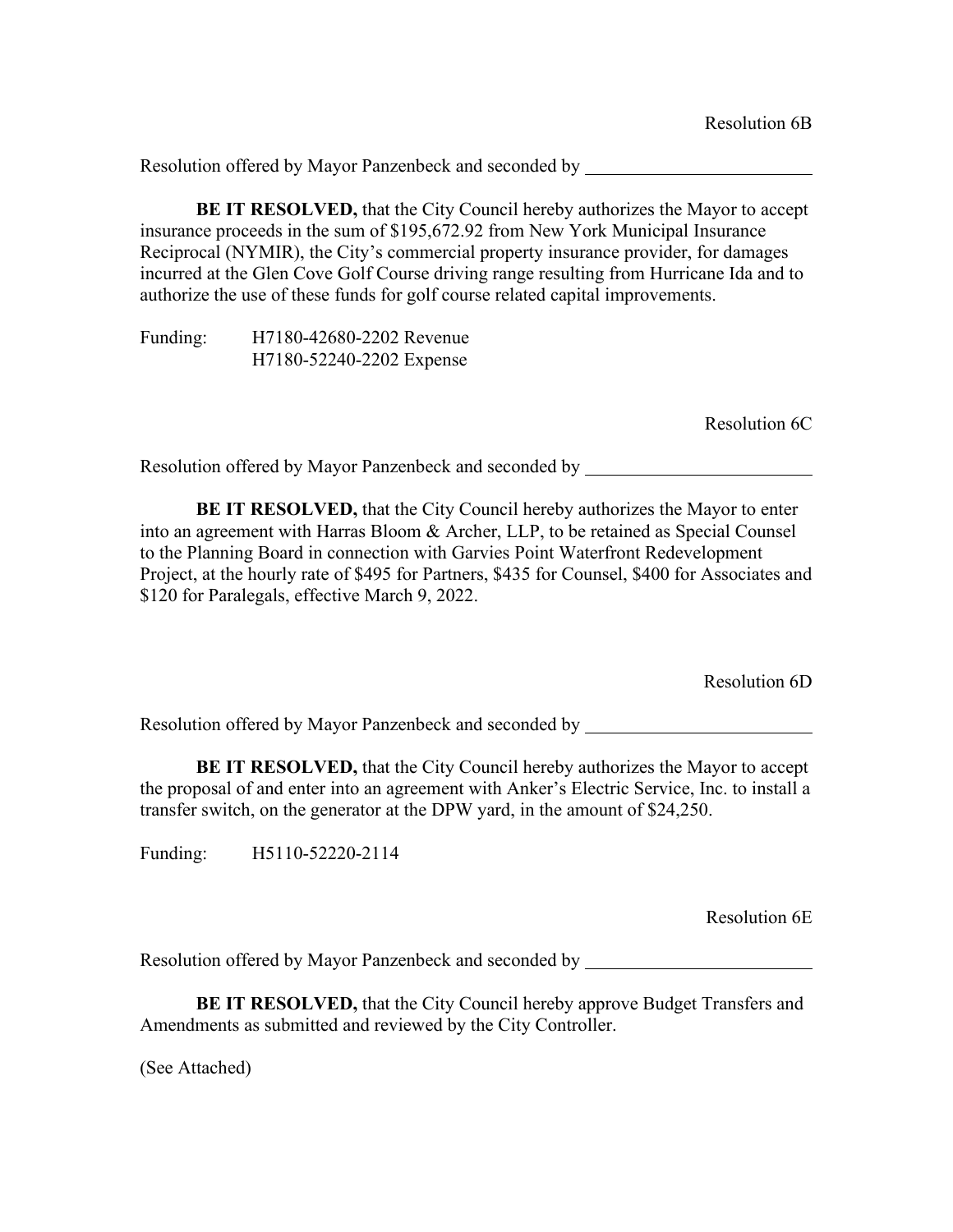**BE IT RESOLVED,** that the City Council hereby authorizes the Mayor to enter into an agreement with Maccarone Plumbing, Inc. for fire sprinkler inspection, testing and maintenance for the term of one year from February 25, 2022 through February 24, 2023 for a total amount of \$650.

Funding: A7030 55438

Resolution 6G

Resolution offered by Mayor Panzenbeck and seconded by

**BE IT RESOLVED,** that the City Council hereby authorizes the Mayor to enter into an agreement with MJB Administrative Services to provide musical entertainment "The History of Rock n Roll" for Circle of Friends evening program on April 27, 2022, for a total amount of \$900.

Funding: A7030-55438 (Reimbursed by NYSOFA contract T210013)

Resolution 6H

Resolution offered by Mayor Panzenbeck and seconded by

**BE IT RESOLVED,** that the City Council hereby authorizes the Mayor to enter into an agreement with WB Mason for the provision of three (3) water cooler service at the Senior Center at a cost of \$0.78 per month per unit for rental of coolers and \$2.39 per five-gallon bottle.

Funding: A7030-54324

Resolution 6I

Resolution offered by Mayor Panzenbeck and seconded by \_\_\_\_\_\_\_\_\_\_\_\_\_\_\_\_\_\_\_\_\_\_\_\_\_

**BE IT RESOLVED,** that the City Council hereby authorizes the City Attorney to settle the following claim in full and final settlement:

| Name                    | <b>Claim Number</b> | Amount     |
|-------------------------|---------------------|------------|
| State Farm a/s/o Daniel | 21-2750             | \$4,243.07 |
| <b>Badalament</b>       |                     |            |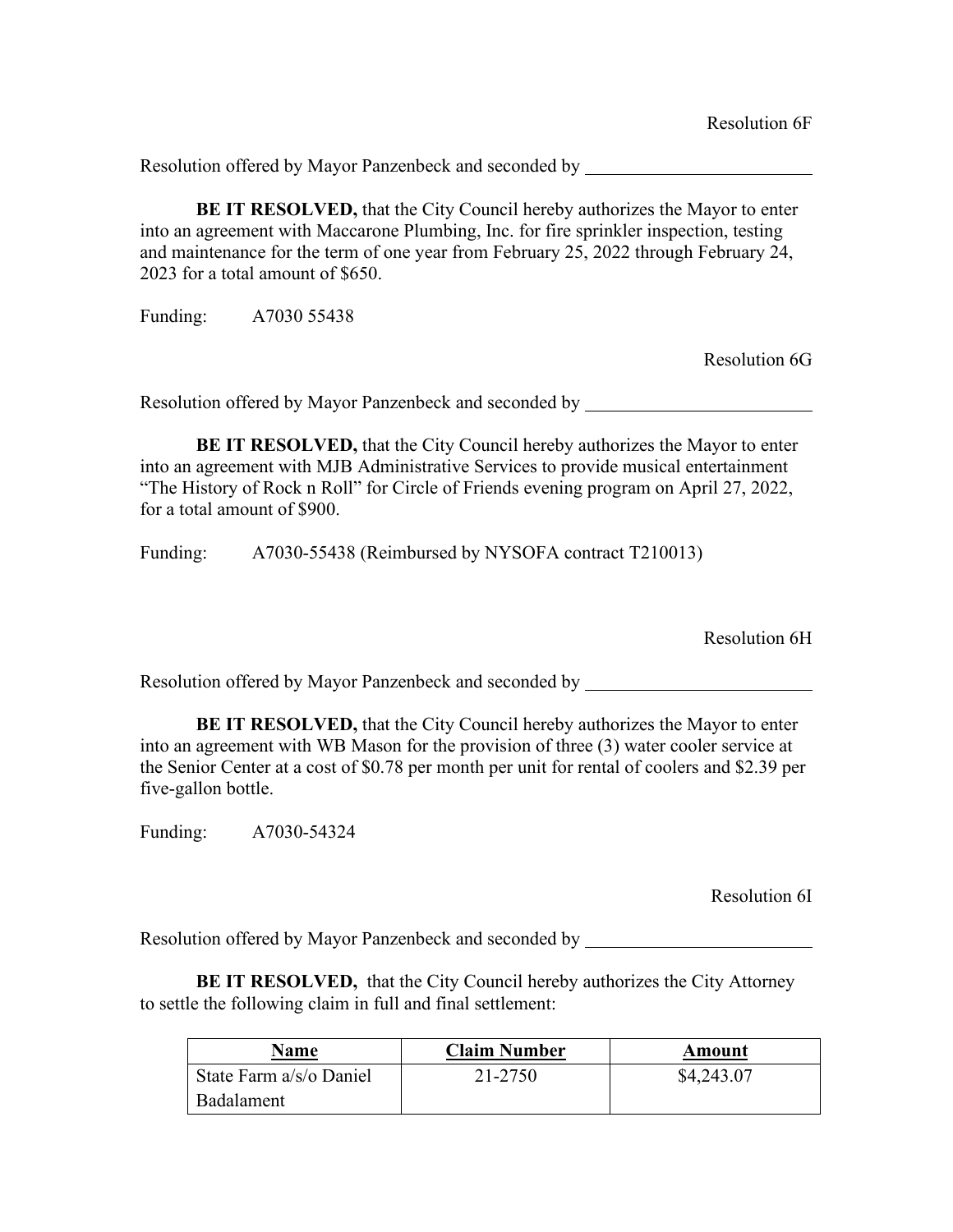**BE IT RESOVLVED,** that the City Council hereby authorize members of the Police Department to attend annual Firearms Training at T2 Asset Group/the Institute for Homeland Security and Training on March 28, 29, April 4, 5, 11, 13, 25 and 26, 2022 at a cost of \$650 per day for the total amount of \$5,200.00.

Funding: A3120-55442

Resolution 6K

Resolution offered by Mayor Panzenbeck and seconded by

**BE IT RESOLVED,** that the City Council hereby authorizes Elizabeth Mestres and Emanuel Grella to attend Urban Forestry Stewardship, March 3, 2022 through May 26, 2022, at a cost of \$125 per person.

Funding: A5110-55553

Resolution 6L

Resolution offered by Mayor Panzenbeck and seconded by

**BE IT RESOLVED,** that the City Council hereby authorizes the Mayor to enter into a Joint Municipal Cooperative Bidding Program with Eastern Suffolk BOCES, to allow them to draft bid specifications, advertise for bids, accept and open bids, tabulate bids, award bids and report results to the City, for fuel tank testing, repair and cleaning for DPW, in the amount of \$580.00 per bid, this bid will be available for use until June 30th, 2022.

Resolution 6M

Resolution offered by Mayor Panzenbeck and seconded by

**BE IT RESOLVED,** that the City Council hereby authorizes Alta Industrial Equipment MI LLC to perform an emergency repair for bay door No. 10 at the Glen Cove Firehouse, in the total amount of \$428.70.

Funding: A3410-55420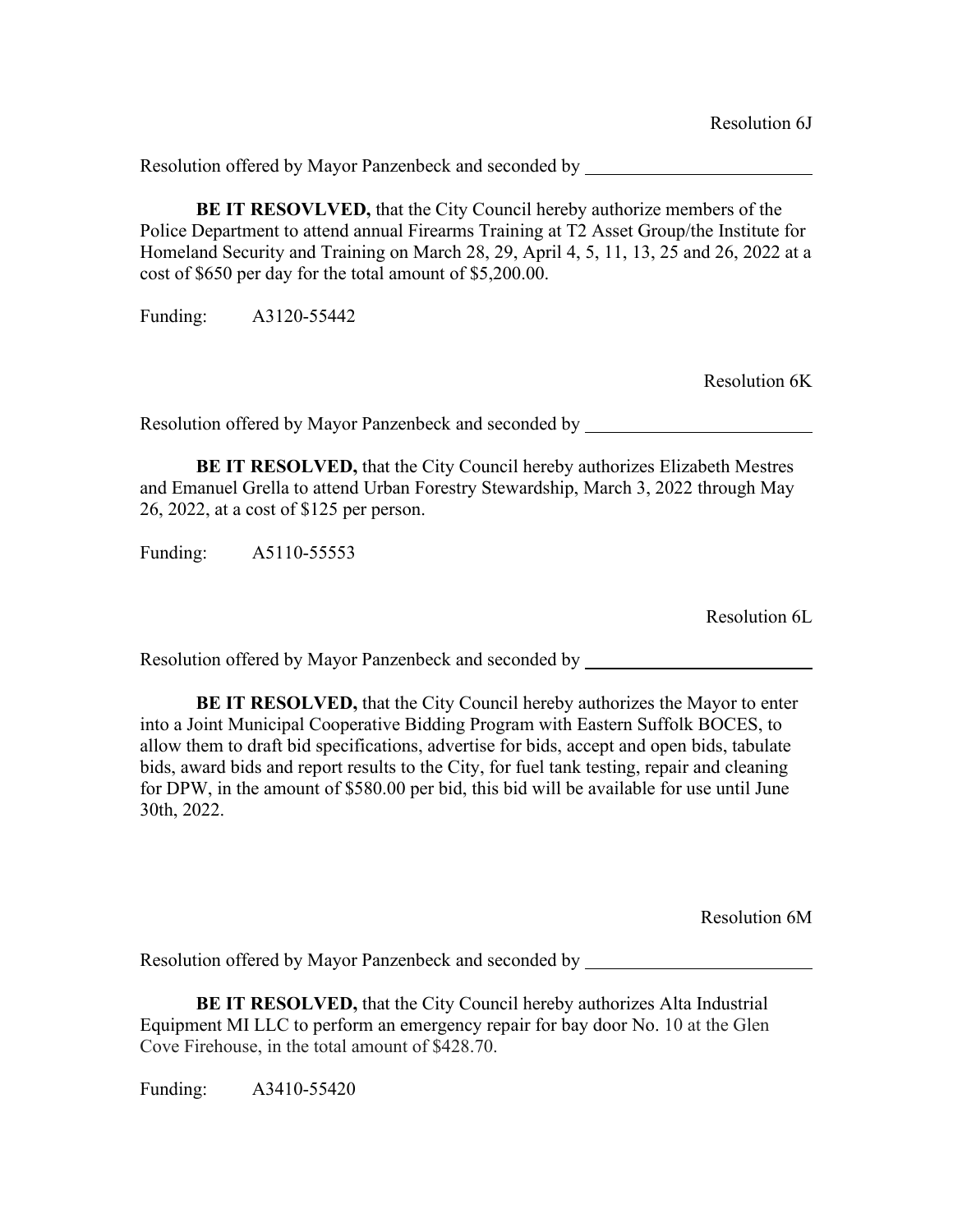**BE IT RESOLVED,** that the City Council hereby appoints the following persons as Seasonal Laborers with Youth Services and Recreation effective March 9, 2022 through November 30, 2022, as indicated:

| <b>Name</b>               | <b>Hourly Rate</b> |
|---------------------------|--------------------|
| Miranda Weiser            | \$15.00            |
| TaRea Galatro             | \$11.00            |
| Allaina James             | \$11.00            |
| Gisselle Salinas          | \$11.00            |
| Dayana Aguilar            | \$10.00            |
| Elana Greim               | \$10.00            |
| Katie Juarez              | \$10.00            |
| Shefali Mahapatro         | \$10.00            |
| <b>Thomas Potter</b>      | \$10.00            |
| Cindy Zuniga              | \$10.00            |
| Leila Cullen              | \$9.00             |
| Ashley Glaviano           | \$9.00             |
| Grace Guillen             | \$9.00             |
| Julia Petrizzo            | \$9.00             |
| Angelina Squarciafico     | \$9.00             |
| <b>Harrison Velentzas</b> | \$9.00             |

Budget Line: A7050-51120

Resolution 7A-2

Resolution offered by Mayor Panzenbeck and seconded by

**BE IT RESOLVED,** that the City Council hereby appoints the following persons as Seasonal Laborers with Youth Services and Recreation effective March 26, 2022 through September 30, 2022, as indicated: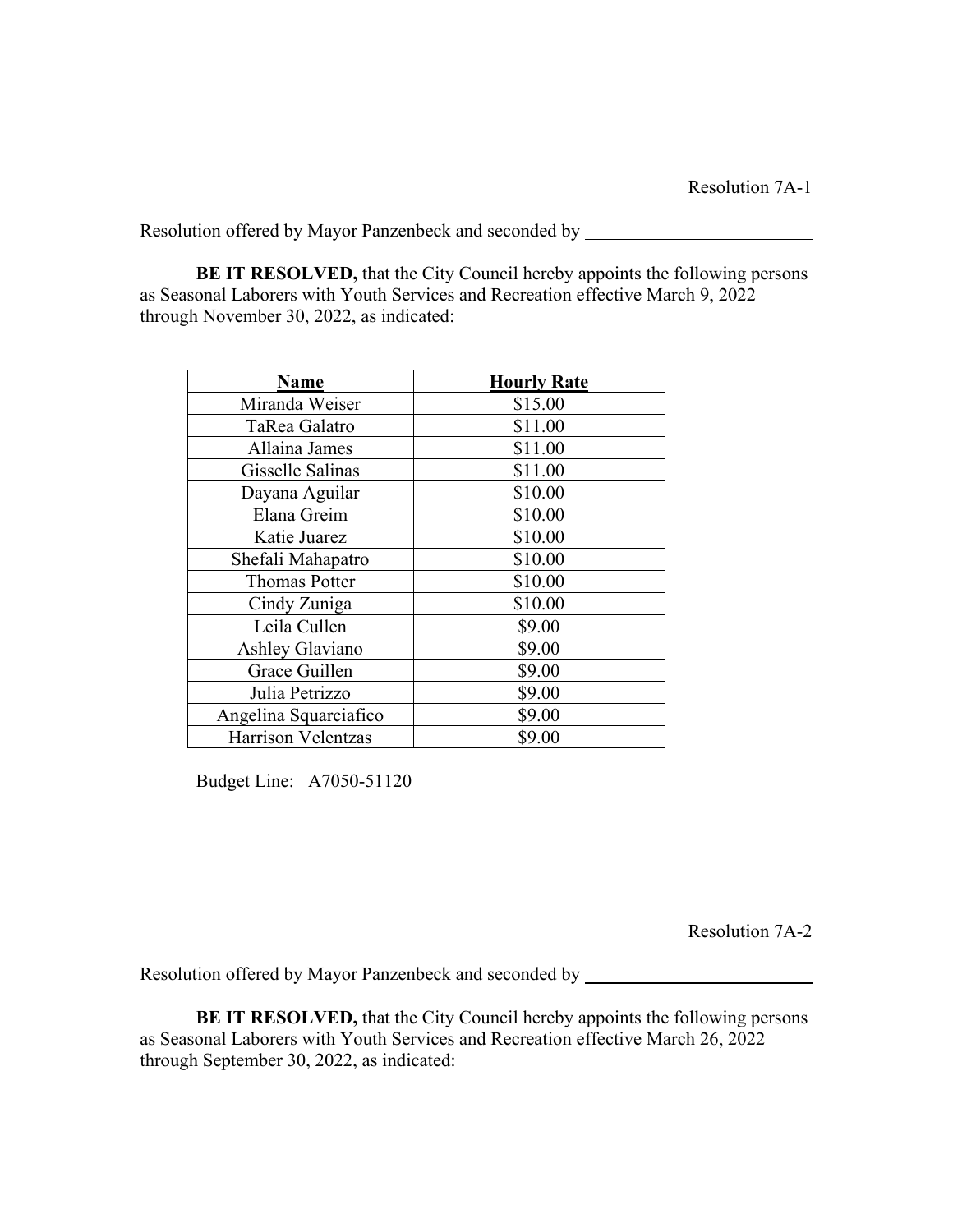| Name                     | <b>Hourly Rate</b> |
|--------------------------|--------------------|
| Stefania Belcastro-Gizzo | \$32.00            |
| Janet Durso              | \$22.00            |
| Pamela Aulson            | \$21.00            |
| Megan Peet               | \$20.00            |
| Monica Salinas           | \$20.00            |
| Jackie Klein             | \$17.50            |
| Damon Garner             | \$16.00            |
| Latifa Fakry             | \$15.00            |
| Aniya Skripta            | \$15.00            |
| Rosa Farfan              | \$14.00            |
| Kayla Morrisey           | \$12.00            |
| Jonathan Capobianco      | \$11.00            |
| Mary Monahan             | \$10.25            |
| Ariana Rivera            | \$10.00            |
| Angela McCarthy          | \$10.00            |
| Miranda Mateo            | \$8.50             |
| Julia Messina            | \$8.50             |
| Nicole Valensisi         | \$8.25             |
| Brianna Espino           | \$8.00             |
| Sofia Greco              | \$7.75             |
| Francesca Piccirillo     | \$7.75             |
| Caitlyn Callahan         | \$7.75             |
| <b>Emily McCarthy</b>    | \$7.75             |
| Isabella Bifano          | \$7.75             |
| Gabby Callahan           | \$7.75             |
| Ojani Polo               | \$7.75             |
| Gianna Marconi           | \$7.75             |

Budget Line: A7055-51120

Resolution 7B

Resolution offered by Mayor Panzenbeck and seconded by \_\_\_\_\_\_\_\_\_\_\_\_\_\_\_\_\_\_\_\_\_\_\_\_\_

**BE IT RESOLVED,** that the following persons are hereby appointed as Seasonal Laborers with Department of Public Works, effective as indicated: